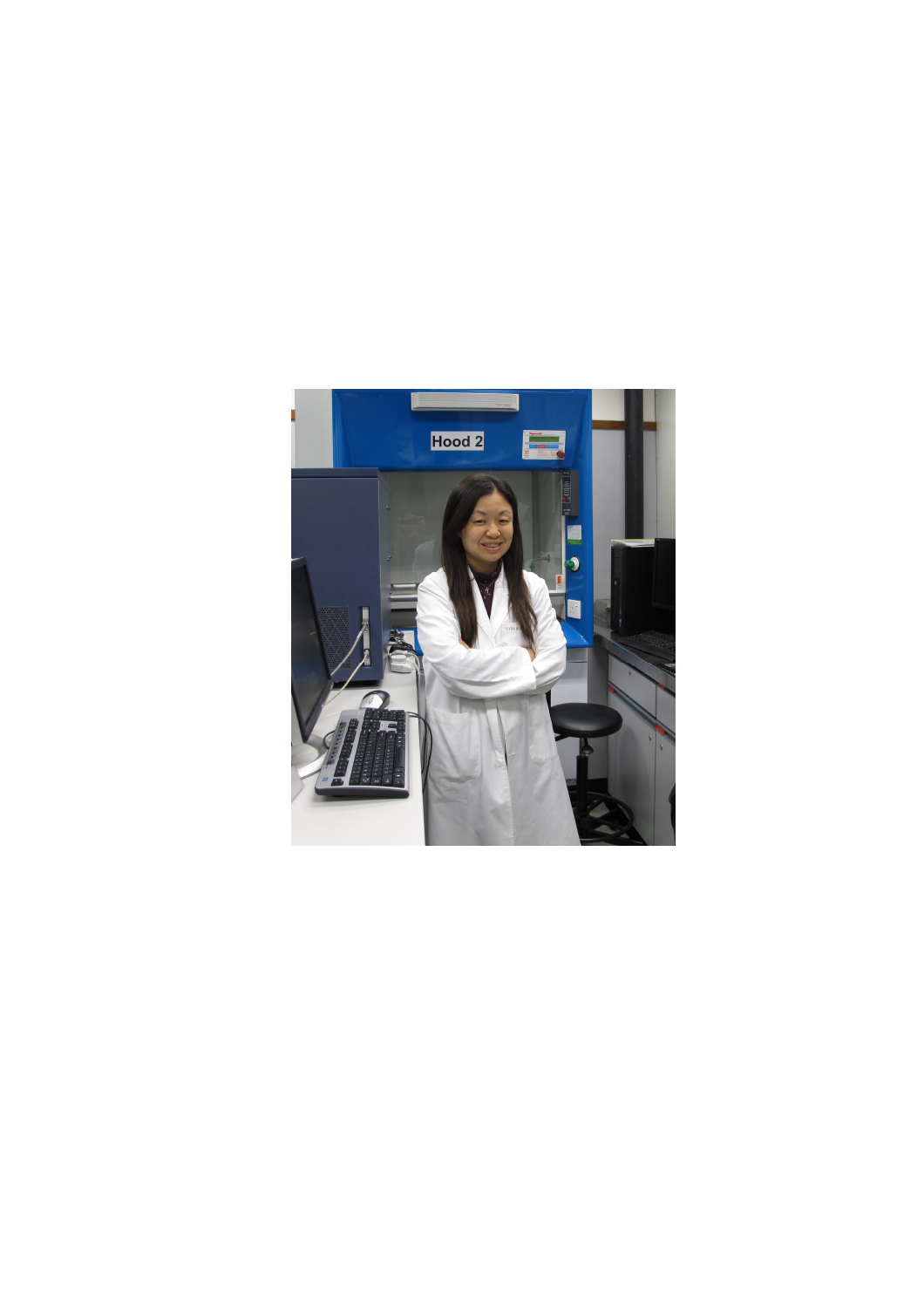## **CURRICULUM VITAE of Ms. Nickie CHAN (nickie@hkbu.edu.hk)**

### **Name: Chan Wai Kei, Nickie**

#### **Academic qualifications:**

| 1994.9-1997.7 | -B.Sc   | The Chinese University of Hong Kong |
|---------------|---------|-------------------------------------|
| 1997.9-1999.7 | M. Phil | The Chinese University of Hong Kong |

# **Previous academic positions held:**

The Chinese University of Hong Kong

### **Present academic position:**

1999.7- Technical Instructor Hong Kong Baptist University, Teaching Division, School of Chinese Medicine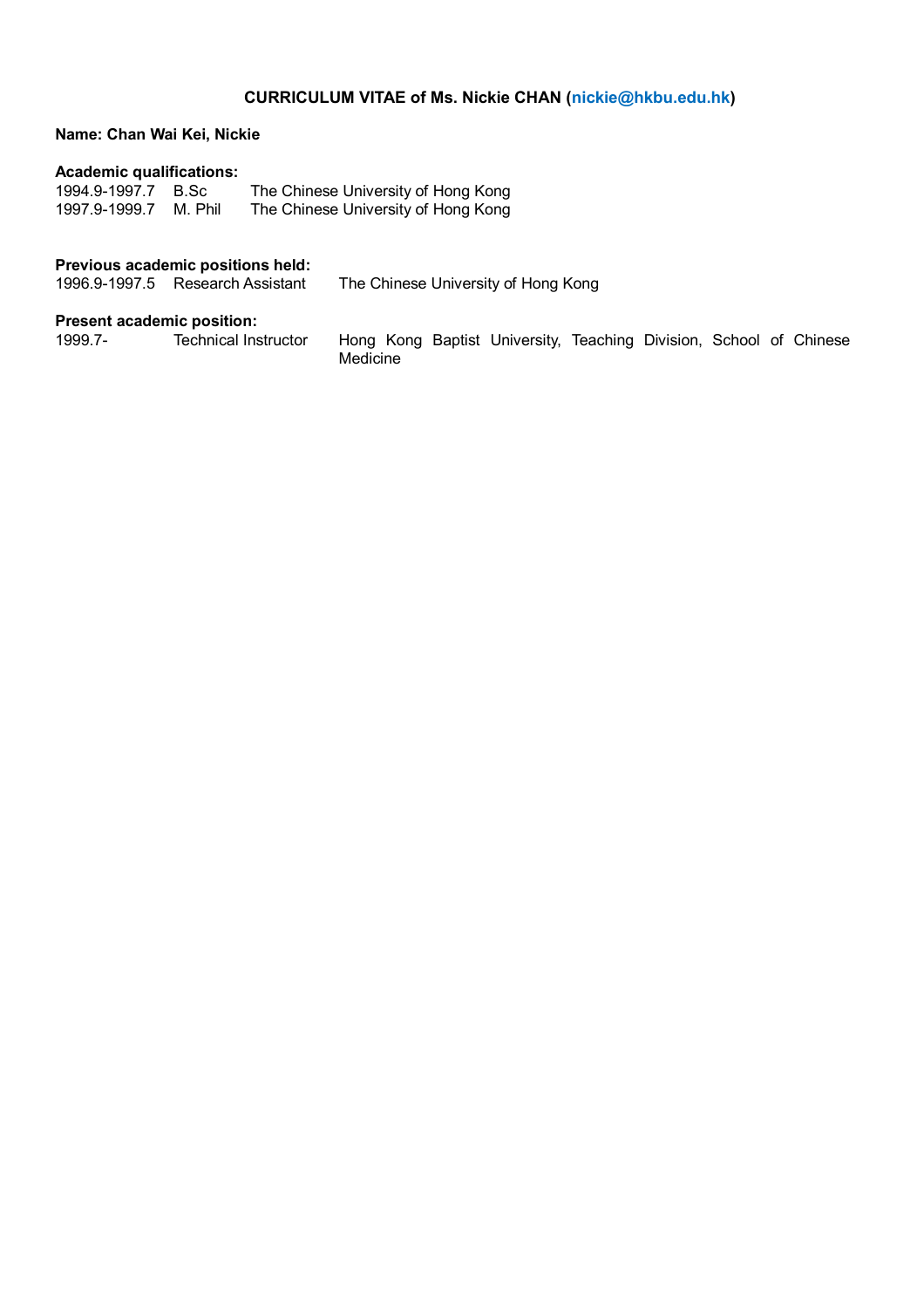## Name of Technical Staff: **Ms. Nickie Chan**

| Role as the 1 <sup>st</sup> Equipment In-charge |                 |                         | Role as the 2 <sup>nd</sup> Equipment In-charge |                |                         |
|-------------------------------------------------|-----------------|-------------------------|-------------------------------------------------|----------------|-------------------------|
| <b>Equipment Name</b>                           | Location        | <b>Responsibilities</b> | <b>Equipment Name</b>                           | Location       | <b>Responsibilities</b> |
| Flow Cytometry System                           | <b>SCM 604</b>  | 1,2,3,4                 | Freeze Microtome (Cryostat)                     | <b>SCM 705</b> | 4                       |
| <b>IVIS Luminar XR Imaging System</b>           | <b>SCM 602</b>  | 1,2,3,4                 |                                                 |                |                         |
| In vivo MicroCT Scanner                         | <b>SCM 601A</b> | 2,3,4                   |                                                 |                |                         |
| Manual Rotary Microtome (x3)                    | SCM 602, 301    | 2,3,4                   |                                                 |                |                         |
| Leica DME Microscope                            | <b>SCM 602</b>  | 2,3,4                   |                                                 |                |                         |
| Electronic Semi-Micro Balance                   | <b>SCM 602</b>  | 4                       |                                                 |                |                         |
| <b>Medical Freezer</b>                          | <b>SCM 602</b>  | $\overline{4}$          |                                                 |                |                         |
| Algometer                                       | <b>SCM 602A</b> | 3,4                     |                                                 |                |                         |
| Plethysmometer (x2)                             | <b>SCM 602A</b> | 3,4                     |                                                 |                |                         |
| Analgesy-Meter                                  | <b>SCM 602A</b> | 3,4                     |                                                 |                |                         |
| 4-Channel Electr o-Acupuncture Stimulator       | <b>SCM 602A</b> | 3,4                     |                                                 |                |                         |
| Rodent Ventilator                               | <b>SCM 602A</b> | 3,4                     |                                                 |                |                         |
| Vertical Micropipette Puller                    | <b>SCM 602A</b> | 3,4                     |                                                 |                |                         |
| Dual Stereotaxic                                | <b>SCM 602A</b> | 3,4                     |                                                 |                |                         |
| Micromotor Drill (x2)                           | <b>SCM 602A</b> | 3,4                     |                                                 |                |                         |
| <b>Examination Microscope</b>                   | <b>SCM 602A</b> | 3,4                     |                                                 |                |                         |
| Microelectrod e Amplifier (x3)                  | <b>SCM 602A</b> | $\overline{4}$          |                                                 |                |                         |
| Complete Homeotherm ic Blanket System           | <b>SCM 602A</b> | 3,4                     |                                                 |                |                         |
| Microcirculation System                         | <b>SCM 602A</b> | 3,4                     |                                                 |                |                         |
| Distender Series IIR TM Barostat                | <b>SCM 602A</b> | $\overline{4}$          |                                                 |                |                         |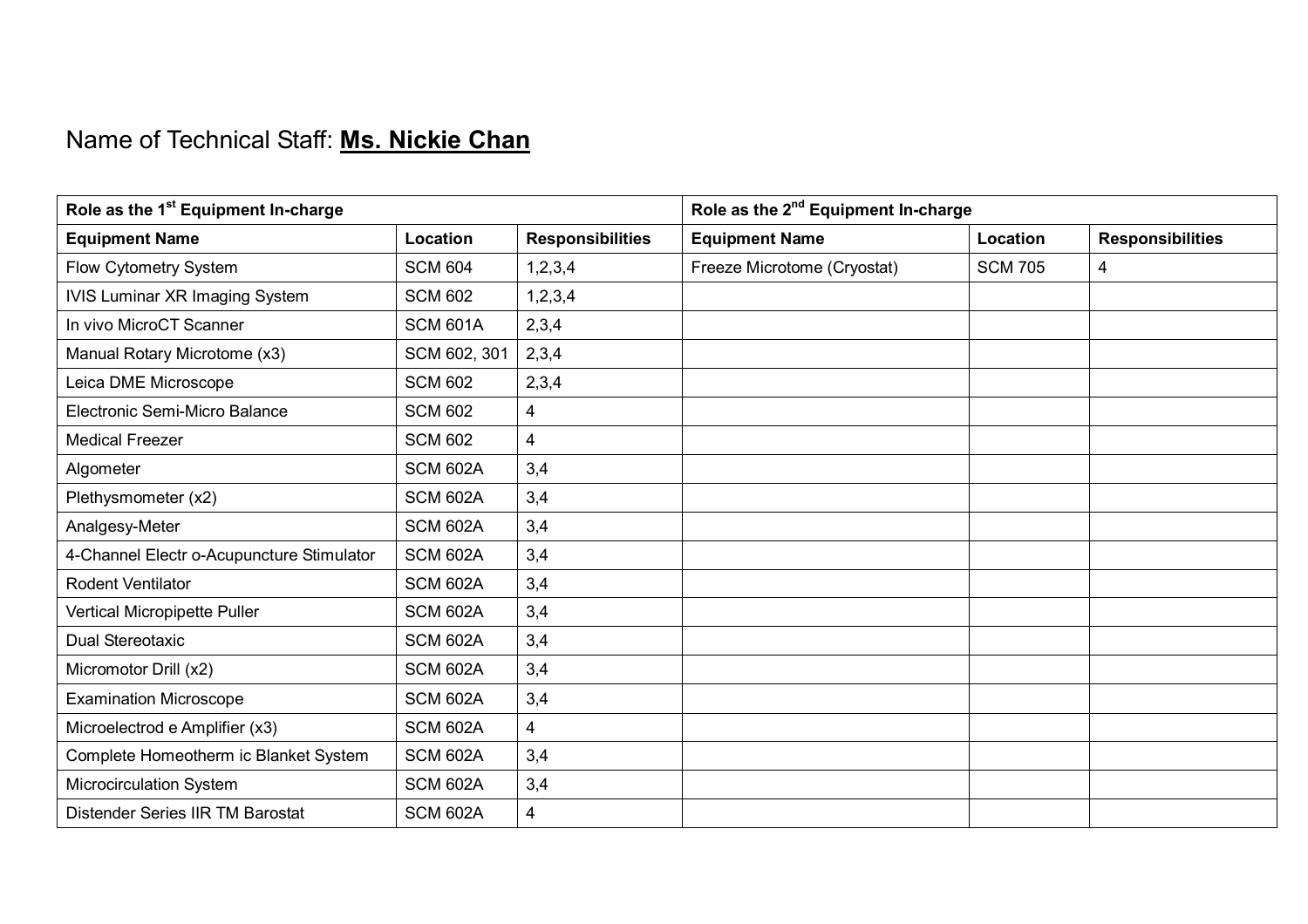| Single Sensor NIBP System                          | <b>SCM 602A</b> | $\overline{\mathbf{4}}$ |  |  |
|----------------------------------------------------|-----------------|-------------------------|--|--|
| Micromanipulator                                   | <b>SCM 602A</b> | $\overline{4}$          |  |  |
| Push-Pull Syringe Pump                             | <b>SCM 602A</b> | $\overline{4}$          |  |  |
| <b>Lesion Making Device</b>                        | <b>SCM 602A</b> | $\overline{\mathbf{4}}$ |  |  |
| CED Power1401 16-bit high performance              | <b>SCM 602A</b> | $\overline{4}$          |  |  |
| laboratory instructment                            |                 |                         |  |  |
| Electrovonfrey                                     | <b>SCM 602A</b> | 2,3,4                   |  |  |
| Thermo Tracer                                      | <b>SCM 602A</b> | 3,4                     |  |  |
| Isolatied pulse stimulator (x2)                    | <b>SCM 602A</b> | 3,4                     |  |  |
| Polyscience Refrigerating/Heating Circulator       | <b>SCM 601</b>  | $\overline{\mathbf{4}}$ |  |  |
| MPVS-400 Pressure-Volume Unit                      | <b>SCM 503</b>  | $\overline{\mathbf{4}}$ |  |  |
| PSMT5 Trinocular SurgioScope                       | <b>SCM 503</b>  | $\overline{\mathbf{4}}$ |  |  |
| PowerLab 4s (x 4)                                  | <b>SCM 503</b>  | 2,3,4                   |  |  |
| Power Lab/4SP (x2)                                 | <b>SCM 503</b>  | 2,3,4                   |  |  |
| Gas Analyser (x2)                                  | <b>SCM 503</b>  | 2,3,4                   |  |  |
| Hot Plate Analgesia Meter with Timer               | <b>SCM 503</b>  | $\overline{\mathbf{4}}$ |  |  |
| <b>Combination Tail Flick &amp; Paw Stimulator</b> | <b>SCM 503</b>  | $\overline{\mathbf{4}}$ |  |  |
| Physiological Pressure Transducer                  | <b>SCM 503</b>  | $\overline{\mathbf{4}}$ |  |  |
| <b>Dual Channel Console</b>                        | <b>SCM 503</b>  | $\overline{\mathbf{4}}$ |  |  |
| Perivascular Flowmeter                             | <b>SCM 503</b>  | $\overline{\mathbf{4}}$ |  |  |
| Haematokrit 210 Benchtop<br>Centrifuge             | <b>SCM 503</b>  | 3,4                     |  |  |
| System                                             |                 |                         |  |  |
| PowerLab 4/30 (x4)                                 | <b>SCM 503</b>  | 2,3,4                   |  |  |
| Small animal ventilator                            | <b>SCM 503</b>  | $\overline{\mathbf{4}}$ |  |  |
| Langendorff System                                 | <b>SCM 503</b>  | $\overline{\mathbf{4}}$ |  |  |